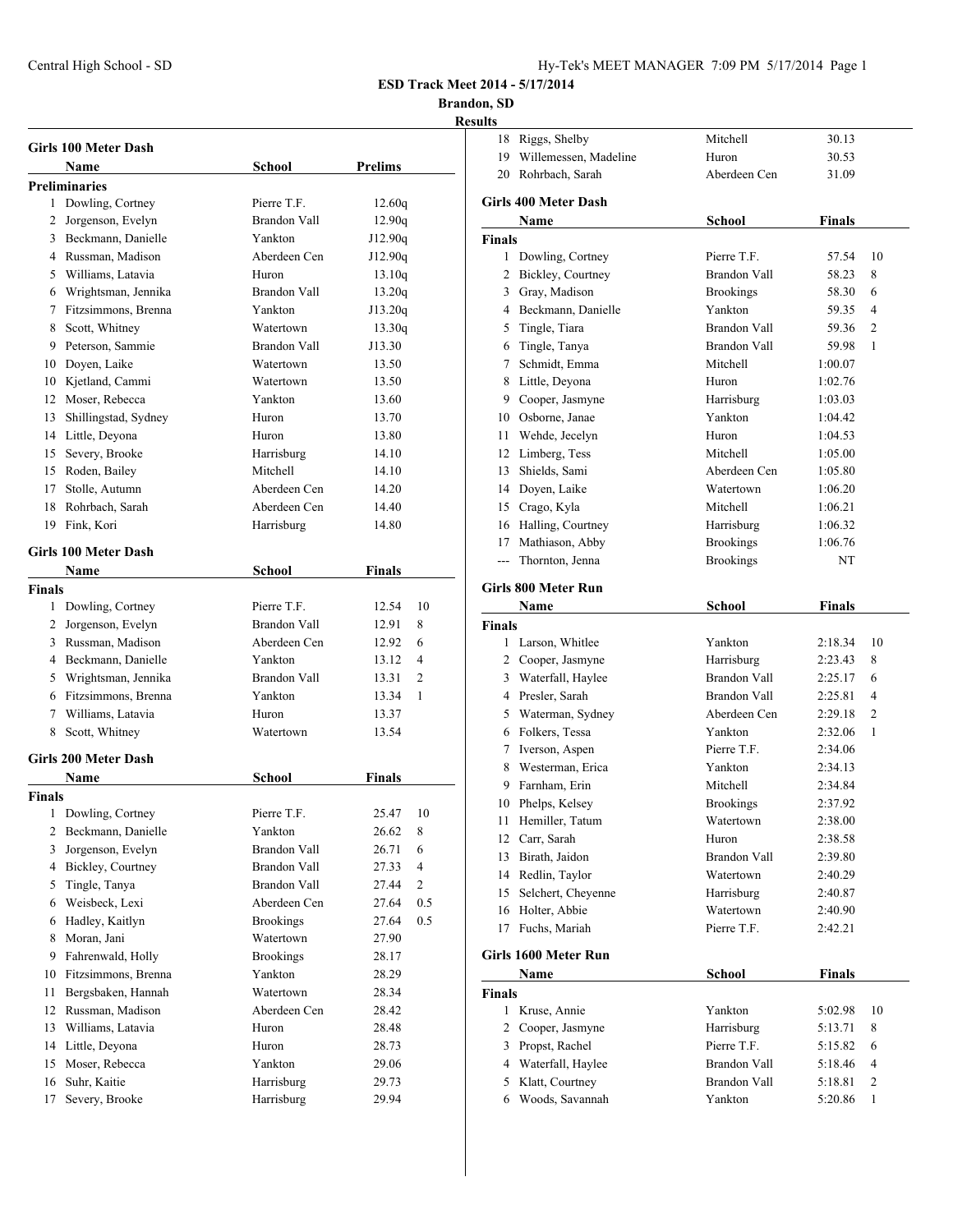| Hy-Tek's MEET MANAGER 7:09 PM 5/17/2014 Page 2 |  |  |  |
|------------------------------------------------|--|--|--|
|------------------------------------------------|--|--|--|

**Brandon, SD Results**

|        |                                |                     | R              |
|--------|--------------------------------|---------------------|----------------|
|        | Finals  (Girls 1600 Meter Run) |                     |                |
|        | Name                           | <b>School</b>       | <b>Finals</b>  |
|        | 7 Wells, Lauren                | <b>Brandon Vall</b> | 5:28.21        |
|        | 8 Waterman, Sydney             | Aberdeen Cen        | 5:31.46        |
| 9      | McClure, Madison               | Yankton             | 5:33.05        |
|        | 10 Krause, Mary                | Mitchell            | 5:49.80        |
| 11     | Redlin, Taylor                 | Watertown           | 5:54.29        |
|        | 12 Holter, Abbie               | Watertown           | 6:00.02        |
| 13     | Jensen, Maria                  | Watertown           | 6:01.72        |
|        | 14 Mullen, Jory                | Pierre T.F.         | 6:12.15        |
|        | 15 Kindvall, Haley             | <b>Brookings</b>    | 6:14.09        |
|        | 16 Ullmann, Sam                | Pierre T.F.         | 6:21.12        |
|        | Girls 3200 Meter Run           |                     |                |
|        | Name                           | <b>School</b>       | <b>Finals</b>  |
| Finals |                                |                     |                |
| 1      | Kruse, Annie                   | Yankton             | 10:57.44<br>10 |
|        | 2 Klatt, Courtney              | <b>Brandon Vall</b> | 11:27.43<br>8  |
| 3      | McClure, Madison               | Yankton             | 6<br>11:35.44  |
|        | 4 Woods, Savannah              | Yankton             | 11:50.47<br>4  |
|        | 5 Wells, Lauren                | <b>Brandon Vall</b> | 11:59.45<br>2  |
|        | 6 Propst, Rachel               | Pierre T.F.         | 12:06.44<br>1  |
| 7      | Mikkelsen, Emily               | Pierre T.F.         | 12:14.96       |
| 8      | Kappes, Kaylee                 | Aberdeen Cen        | 12:27.54       |
| 9.     | Waage, Madisyn                 | Aberdeen Cen        | 12:30.64       |
|        | 10 Krause, Mary                | Mitchell            | 12:34.10       |
| 11     | Lanier, Mallory                | Harrisburg          | 12:53.86       |
| 12     | Van Holland, Taylor            | Harrisburg          | 13:05.72       |
|        | 13 Hanna, Abbi                 | <b>Brandon Vall</b> | 13:12.76       |
|        | <b>Girls 100 Meter Hurdles</b> |                     |                |
|        | Name                           | School              | <b>Prelims</b> |
|        | <b>Preliminaries</b>           |                     |                |
| 1      | Rew, Ellie                     | Mitchell            | 15.20q         |
|        | 2 Bruggeman, Haley             | Harrisburg          | 15.30q         |
| 3      | Johnson, Tess                  | Pierre T.F.         | 15.50q         |
| 3      | Luken, Hailey                  | Yankton             | 15.50q         |
| 5      | Poelstra, Darien               | Harrisburg          | 15.80q         |
| 5      | Berg, Katie                    | Pierre T.F.         | 15.80q         |
| 7      | Tessier, Madason               | Yankton             | 15.90q         |
| 8      | Salvatori, Danielle            | Yankton             | 16.30q         |
| 9      | Koehn, Becca                   | Brandon Vall        | 16.40          |
| 9      | White, Bridget                 | Aberdeen Cen        | 16.40          |
| 11     | Johnson, Beth                  | Watertown           | 16.70          |
| 12     | Bad Moccasin, Chelsey          | Aberdeen Cen        | 16.80          |
| 12     | Thue, Kalli                    | Watertown           | 16.80          |
| 14     | Halverson, Macy                | Pierre T.F.         | 16.90          |
| 14     | Boomsma, Anna                  | <b>Brandon Vall</b> | 16.90          |
| 16     | Jacobson, Arika                | Brandon Vall        | 17.00          |
| 17     | Zell, Samantha                 | Huron               | 17.30          |
| 18     | Schmunk, Gaby                  | Harrisburg          | 17.40          |
| 19     | Kays, Emma                     | Watertown           | 17.80          |

|               | <b>Girls 100 Meter Hurdles</b> |                    |               |                |
|---------------|--------------------------------|--------------------|---------------|----------------|
|               | Name                           | School             | <b>Finals</b> |                |
| <b>Finals</b> |                                |                    |               |                |
| 1             | Rew, Ellie                     | Mitchell           | 15.16         | 10             |
| 2             | Luken, Hailey                  | Yankton            | 15.60         | 8              |
|               | 3 Johnson, Tess                | Pierre T.F.        | 15.68         | 6              |
|               | 4 Bruggeman, Haley             | Harrisburg         | 15.72         | 4              |
|               | 5 Tessier, Madason             | Yankton            | 15.81         | $\overline{2}$ |
|               | 6 Berg, Katie                  | Pierre T.F.        | 16.28         | 1              |
|               | 7 Poelstra, Darien             | Harrisburg         | 16.33         |                |
|               | 8 Salvatori, Danielle          | Yankton            | 16.90         |                |
|               | <b>Girls 300 Meter Hurdles</b> |                    |               |                |
|               | Name                           | School             | <b>Finals</b> |                |
| <b>Finals</b> |                                |                    |               |                |
| 1             | Bruggeman, Haley               | Harrisburg         | 46.64         | 10             |
|               | 2 Rew, Ellie                   | Mitchell           | 47.89         | 8              |
|               | 3 Allen, Rashay                | Brandon Vall       | 49.24         | 6              |
|               | 4 Tessier, Madason             | Yankton            | 49.32         | 4              |
|               | 5 White, Bridget               | Aberdeen Cen       | 49.42         | $\overline{2}$ |
|               | 6 Thue, Kalli                  | Watertown          | 49.67         | 1              |
| 7             | Jacobson, Arika                | Brandon Vall       | 49.68         |                |
|               | 8 Halverson, Macy              | Pierre T.F.        | 49.69         |                |
|               | 9 Moran, Jani                  | Watertown          | 49.87         |                |
|               | 10 Bad Moccasin, Chelsey       | Aberdeen Cen       | 49.92         |                |
|               | 11 Honner, Danni               | Harrisburg         | 50.26         |                |
|               | 12 Sperlich, Sam               | Brandon Vall       | 50.82         |                |
|               | 12 Sebern, Jacalyn             | <b>Brookings</b>   | 50.82         |                |
|               | 14 Berg, Katie                 | Pierre T.F.        | 50.98         |                |
|               | 15 Cummings, Alli              | Watertown          | 51.89         |                |
|               | 16 Salvatori, Danielle         | Yankton            | 52.37         |                |
|               | 17 Johnson, Tess               | Pierre T.F.        | 53.01         |                |
|               | 18 Stolle, Autumn              | Aberdeen Cen       | 53.84         |                |
|               | 19 Moon, Cassidy               | Huron              | 57.00         |                |
|               | 20 Zell, Samantha              | Huron              | 57.66         |                |
| 21            | Schmunk, Gaby                  | Harrisburg         | 58.29         |                |
|               |                                |                    |               |                |
|               | Girls 4x100 Meter Relay        |                    |               |                |
|               | Team                           | Relay              | Finals        |                |
| <b>Finals</b> |                                |                    |               |                |
| 1             | <b>Brookings</b>               | А                  | 50.19         | 10             |
|               | 1) Fahrenwald, Holly           | 2) Hadley, Kaitlyn |               |                |
|               | 3) Maher, Sydney               | 4) Gannon, Alexis  |               |                |
| 2             | <b>Brandon Valley</b>          | А                  | 50.71         | 8              |
| 3             | Mitchell                       | А                  | 51.75         | 6              |
|               | 4 Yankton                      | А                  | 51.89         | 4              |
| 5             | Aberdeen Central               | А                  | 52.07         | 2              |
|               | 6 Watertown                    | А                  | 52.60         | 1              |
| 7             | Pierre T.F. Riggs              | A                  | 52.63         |                |
| 8             | Harrisburg                     | A                  | 53.16         |                |
| 9             | Huron                          | А                  | 53.24         |                |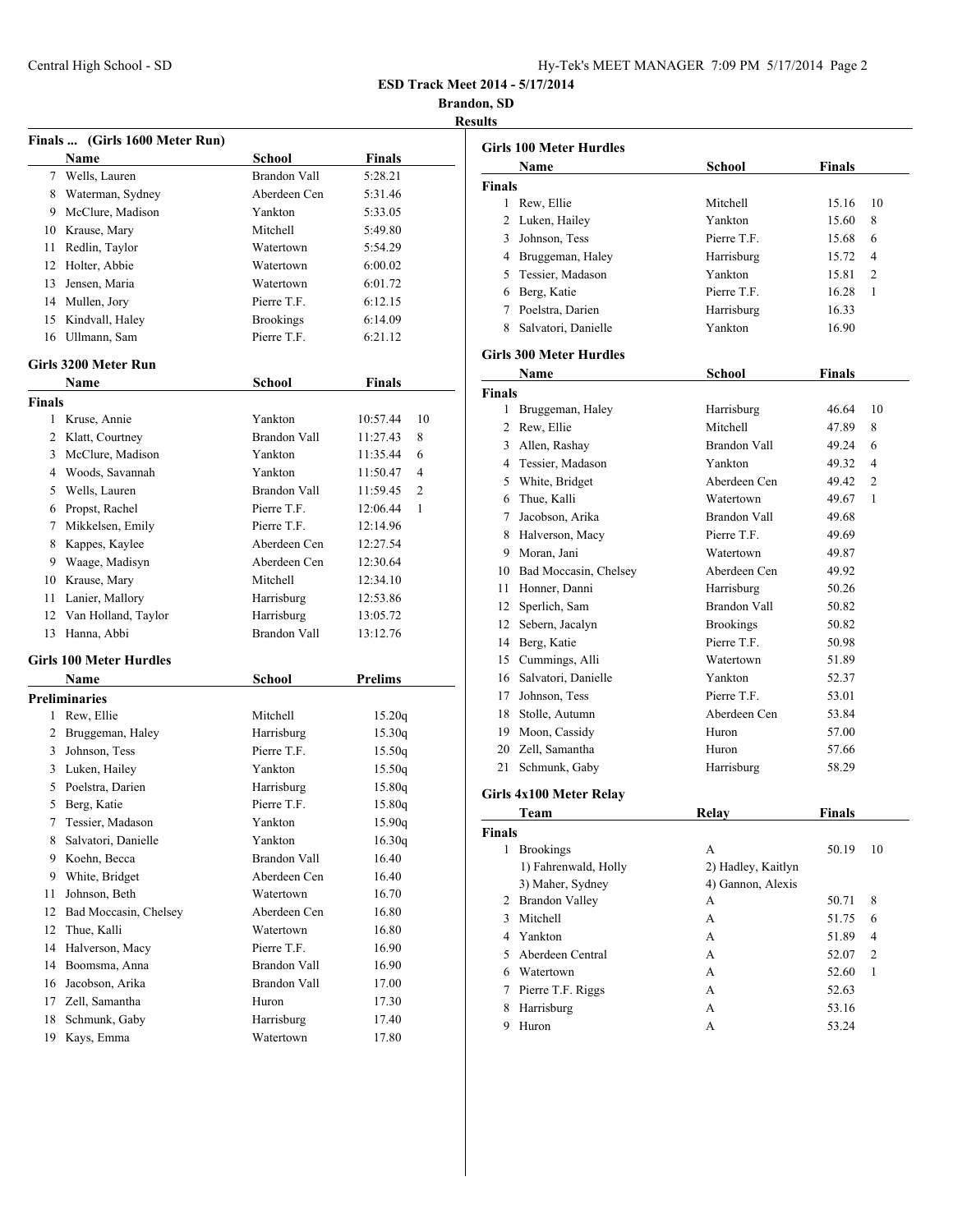## **Brandon, SD**

|               | Girls 4x200 Meter Relay         |                       |               |                |
|---------------|---------------------------------|-----------------------|---------------|----------------|
|               | Team                            | <b>Relay</b>          | Finals        |                |
| <b>Finals</b> |                                 |                       |               |                |
|               | 1 Brandon Valley                | A                     | 1:45.07       | 10             |
|               | 1) Tingle, Tanya                | 2) Jorgenson, Evelyn  |               |                |
|               | 3) Tingle, Tiara                | 4) Bickley, Courtney  |               |                |
|               | 2 Brookings                     | А                     | 1:47.32       | 8              |
|               | 3 Watertown                     | А                     | 1:48.19       | 6              |
|               | 4 Yankton                       | А                     | 1:48.33       | 4              |
|               | 5 Aberdeen Central              | A                     | 1:49.26       | 2              |
|               | 6 Pierre T.F. Riggs             | A                     | 1:51.59       | 1              |
|               | 7 Harrisburg                    | А                     | 1:52.84       |                |
|               | 8 Mitchell                      | A                     | 1:54.68       |                |
| 9             | Huron                           | А                     | 1:55.34       |                |
|               |                                 |                       |               |                |
|               | Girls 4x400 Meter Relay         |                       |               |                |
|               | Team                            | Relay                 | Finals        |                |
| <b>Finals</b> |                                 |                       |               |                |
|               | 1 Brandon Valley                | A                     | 3:59.45       | 10             |
|               | 1) Tingle, Tanya                | 2) Tingle, Tiara      |               |                |
|               | 3) Hendrick, Hannah             | 4) Bickley, Courtney  |               |                |
|               | 2 Yankton                       | А                     | 4:05.94       | 8              |
|               | 3 Watertown                     | А                     | 4:06.80       | 6              |
|               | 4 Brookings                     | A                     | 4:12.96       | 4              |
|               | 5 Mitchell                      | А                     | 4:15.24       | 2              |
|               | 6 Harrisburg                    | А                     | 4:18.46       | 1              |
| $7^{\circ}$   | Aberdeen Central                | A                     | 4:23.27       |                |
| 8             | Huron                           | A                     | 4:38.58       |                |
| $---$         | Pierre T.F. Riggs               | А                     | DQ            |                |
|               | Girls 4x800 Meter Relay         |                       |               |                |
|               | Team                            | <b>Relay</b>          | <b>Finals</b> |                |
| <b>Finals</b> |                                 |                       |               |                |
| 1             | Yankton                         | А                     | 9:32.11       | 10             |
|               | 1) Woods, Savannah              | 2) Graves, Lauren     |               |                |
|               | 3) Kruse, Annie                 | 4) Larson, Whitlee    |               |                |
|               | 2 Brandon Valley                | А                     | 9:43.20       | 8              |
|               | 3 Pierre T.F. Riggs             | A                     | 9:53.45       | 6              |
|               | 4 Aberdeen Central              | А                     | 10:01.10      | 4              |
|               | 5 Harrisburg                    | А                     | 10:21.89      | $\overline{c}$ |
|               | 6 Watertown                     | А                     | 10:29.59      | 1              |
|               |                                 |                       |               |                |
|               | <b>Girls 1600 Sprint Medley</b> |                       |               |                |
|               | Team                            | <b>Relay</b>          | <b>Finals</b> |                |
| <b>Finals</b> |                                 |                       |               |                |
| 1             | Watertown                       | А                     | 4:20.03       | 10             |
|               | 1) Gloe, Lexi                   | 2) Bergsbaken, Hannah |               |                |
|               | 3) DeSpiegler, Molly            | 4) Wettestad, Jessica |               |                |
|               | 2 Brandon Valley                | A                     | 4:20.91       | 8              |
| 3             | Pierre T.F. Riggs               | A                     | 4:21.71       | 6              |
|               | 4 Mitchell                      | А                     | 4:24.73       | 4              |
| 5             | Yankton                         | A                     | 4:25.28       | 2              |
| 6             | <b>Brookings</b>                | A                     | 4:28.81       | 1              |
| 7             | Aberdeen Central                | А                     | 4:38.64       |                |
| 8             | Harrisburg                      | А                     | 4:43.26       |                |
|               |                                 |                       |               |                |

| ults          |                                        |                      |               |                |
|---------------|----------------------------------------|----------------------|---------------|----------------|
| 9             | Huron                                  | A                    | 5:02.89       |                |
|               | <b>Girls High Jump</b>                 |                      |               |                |
|               |                                        | <b>School</b>        | <b>Finals</b> |                |
|               | Name                                   |                      |               |                |
| <b>Finals</b> | 1 Clark, Alexis                        | Aberdeen Cen         | 5-03.00       | 10             |
| 2             | Paauw, Hannah                          | <b>Brandon Vall</b>  | 4-10.00       | 7              |
| 2             |                                        | <b>Brandon Vall</b>  | $4 - 10.00$   | 7              |
|               | Burch, Eden                            |                      |               |                |
| 4             | Stewart, Emma<br>Gottseleben, Danielle | Yankton<br>Watertown | $J4-10.00$    | 4              |
| 5             |                                        |                      | 4-08.00       | $\overline{2}$ |
| 6             | Thorpe, Tori                           | Pierre T.F.          | J4-08.00      | 1              |
| 7             | Waddell, Tevyn                         | Mitchell             | J4-08.00      |                |
| 8             | Westcott, Ashley                       | Brandon Vall         | 4-06.00       |                |
| 8             | Zell, Samantha                         | Huron                | 4-06.00       |                |
| 8             | Pietz, Payton                          | Pierre T.F.          | 4-06.00       |                |
| 8             | Luken, Hailey                          | Yankton              | 4-06.00       |                |
| 12            | Peterson, Rayleigh                     | Watertown            | 4-04.00       |                |
| $---$         | Mohamed, Doha                          | <b>Brookings</b>     | NH            |                |
| ---           | Padgett, Aimee                         | Aberdeen Cen         | NH            |                |
|               | <b>Girls Pole Vault</b>                |                      |               |                |
|               | Name                                   | <b>School</b>        | <b>Finals</b> |                |
| Finals        |                                        |                      |               |                |
| 1             | Clark, Alexis                          | Aberdeen Cen         | 11-06.00      | 10             |
|               | 2 Schneider, Kamelia                   | Huron                | 11-00.00      | 8              |
| 3             | Waddell, Tevyn                         | Mitchell             | 10-00.00      | 6              |
| 4             | Dale, Sydney                           | Watertown            | J10-00.00     | 4              |
| 5             | Stadheim, Allison                      | Watertown            | 9-06.00       | $\overline{2}$ |
| 6             | Murray, Hailey                         | <b>Brandon Vall</b>  | J9-06.00      | 0.3            |
| 6             | Padgett, Aimee                         | Aberdeen Cen         | J9-06.00      | 0.3            |
| 6             | Thomas, Sydney                         | <b>Brookings</b>     | J9-06.00      | 0.3            |
| 7             | Hendrick, Hannah                       | Brandon Vall         | J9-06.00      |                |
| 10            | Katz, Shannon                          | Huron                | 9-00.00       |                |
| 10            | Scott, Whitney                         | Watertown            | 9-00.00       |                |
| 12            | Wilson, Dani                           | Harrisburg           | 8-06.00       |                |
| 12            | Murray, Hannah                         | <b>Brandon Vall</b>  | 8-06.00       |                |
| 12            | Theobald, Ashley                       | Pierre T.F.          | 8-06.00       |                |
| 15            | Dargatz, Jasmine                       | Aberdeen Cen         | 8-00.00       |                |
| 15            | Moon, Cassidy                          | Huron                | 8-00.00       |                |
|               | 17 Guthmiller, Kaitlin                 | Yankton              | 7-06.00       |                |
|               | --- Bullard, Sophie                    | Pierre T.F.          | NH            |                |
|               |                                        |                      |               |                |
|               | <b>Girls Long Jump</b>                 |                      |               |                |
|               | Name                                   | School               | <b>Finals</b> |                |
| <b>Finals</b> |                                        |                      |               |                |
|               | 1 Gannon, Alexis                       | <b>Brookings</b>     | 18-08.50      | 10             |
| 2             | Volesky, Taylor                        | Mitchell             | 16-10.50      | 8              |
| 3             | Larson, Jamie                          | Aberdeen Cen         | 16-00.50      | 6              |
|               | 4 Gottseleben, Danielle                | Watertown            | 15-09.75      | 4              |
| 5             | Terveer, Emma                          | Brandon Vall         | 15-08.75      | 2              |
| 6             | Hale, Lindsey                          | Yankton              | 15-05.50      | 1              |
| 7             | Bruget, Courtney                       | Brandon Vall         | 15-05.25      |                |
|               | 8 Clark, Alexis                        | Aberdeen Cen         | 15-00.00      |                |
| 9             | Suhr, Kaitie                           | Harrisburg           | 14-11.25      |                |
| 10            | Edwards, Jessica                       | <b>Brandon Vall</b>  | 14-11.00      |                |
| 11            | Dierks, Josie                          | Mitchell             | 14-09.75      |                |
|               |                                        |                      |               |                |
|               |                                        |                      |               |                |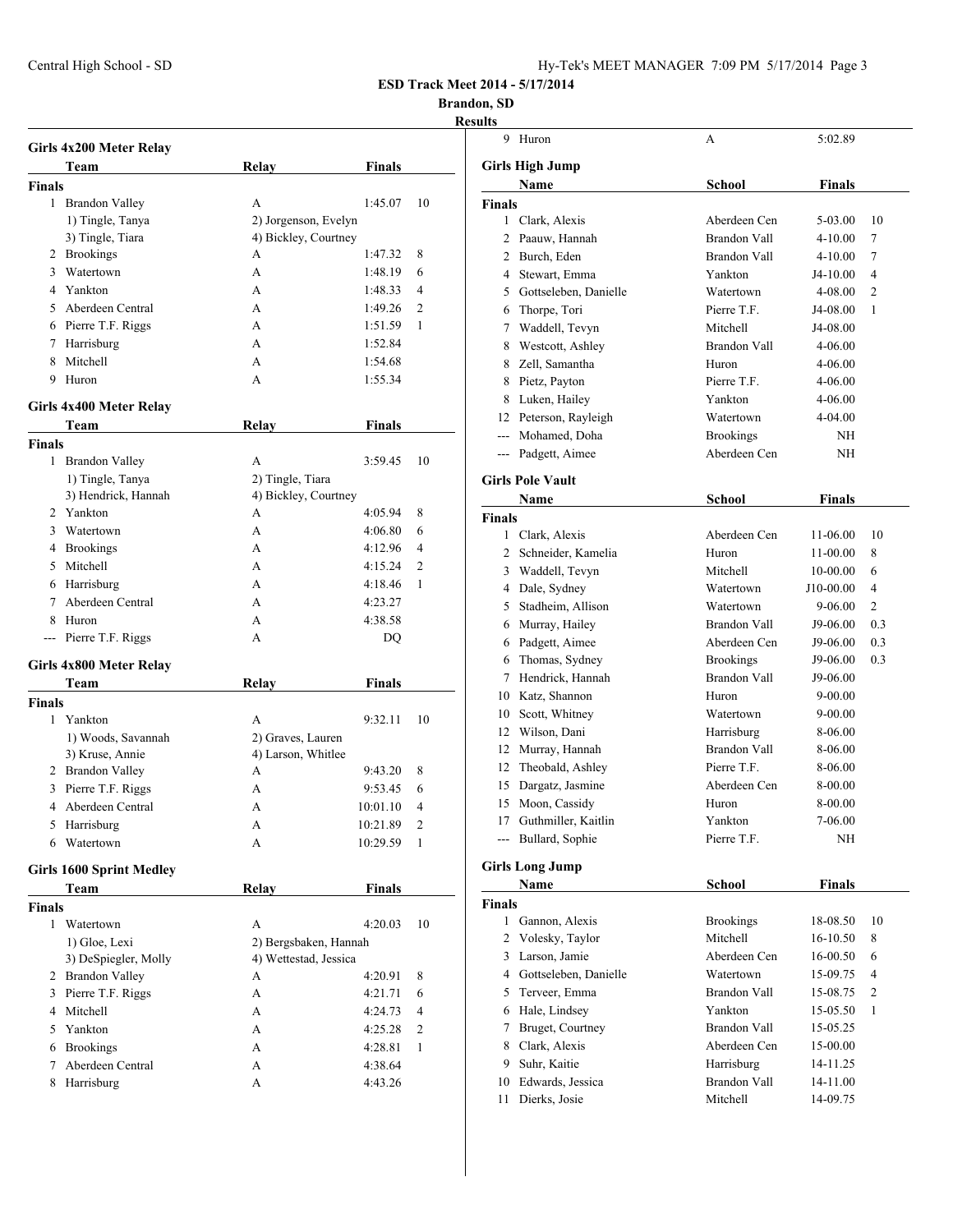**Brandon, SD**

|                    |                                  |                          |                      | Kθ             |
|--------------------|----------------------------------|--------------------------|----------------------|----------------|
|                    | Finals  (Girls Long Jump)        |                          |                      |                |
|                    | Name                             | <b>School</b>            | <b>Finals</b>        |                |
| 12                 | Beiswanger, Jordan               | Harrisburg               | 14-09.50             |                |
| 13                 | Stewart, Emma                    | Yankton                  | 14-08.00             |                |
|                    | 14 Bisgard, Sophie               | Yankton                  | 14-07.75             |                |
|                    | 15 Lichty, Brianna               | Huron                    | 14-07.00             |                |
|                    | 16 Grismer, Jenna                | Aberdeen Cen             | 14-05.00             |                |
|                    | 17 Kissner, Tarryn               | Huron                    | 14-04.50             |                |
| 17                 | Sebern, Jacalyn                  | <b>Brookings</b>         | 14-04.50             |                |
|                    | 19 Peterson, Rayleigh            | Watertown                | 14-03.25             |                |
| 20                 | Honner, Danni                    | Harrisburg               | 14-01.50             |                |
| 21                 | Kranzler, Madeline               | Huron                    | 13-10.00             |                |
|                    | 22 Petersen, Emily               | Pierre T.F.              | 13-03.00             |                |
|                    | --- Bones, Morgan                | Watertown                | ND                   |                |
|                    | <b>Girls Triple Jump</b>         |                          |                      |                |
|                    | Name                             | <b>School</b>            | Finals               |                |
| <b>Finals</b>      |                                  |                          |                      |                |
|                    | 1 Gannon, Alexis                 | <b>Brookings</b>         | 38-03.00             | 10             |
|                    | 2 Tingle, Tiara                  | <b>Brandon Vall</b>      | 35-04.50             | 8              |
|                    | 3 Volesky, Taylor                | Mitchell                 | 35-02.75             | 6              |
| $\overline{4}$     | Halverson, McKenna               | Pierre T.F.              | 35-00.00             | $\overline{4}$ |
| 5                  | Thorpe, Tori                     | Pierre T.F.              | 33-09.25             | 2              |
| 6                  | King, Asia                       | Huron                    | 33-05.00             | 1              |
| 7                  | Thornton, Jenna                  | <b>Brookings</b>         | 33-03.00             |                |
| 8                  | Stewart, Emma                    | Yankton                  | 33-02.00             |                |
| 9                  | Bruget, Courtney                 | <b>Brandon Vall</b>      | 32-11.25             |                |
| 10                 | Dierks, Josie                    | Mitchell                 | 32-11.00             |                |
| 11                 | Bisgard, Sophie                  | Yankton                  | 32-04.75             |                |
|                    | 12 Grismer, Jenna                | Aberdeen Cen             | 31-11.25             |                |
| 13                 | Terveer, Emma                    | <b>Brandon Vall</b>      | 31-11.00             |                |
| 14                 | Bones, Morgan                    | Watertown                | 31-10.00             |                |
| 15                 | Phelps, Kelsey                   | <b>Brookings</b>         | 31-07.75             |                |
|                    | 16 Gottseleben, Danielle         | Watertown                | 31-07.50             |                |
|                    | 17 Hale, Lindsey                 | Yankton                  | 31-07.00             |                |
| 18                 | Peterson, Rayleigh               | Watertown                | 30-11.50             |                |
|                    | 19 Kusler, Brianna               | Aberdeen Cen             | 30-00.00             |                |
|                    | 20 Kranzler, Madeline            | Huron                    | 29-09.50             |                |
| 21                 | Lichty, Brianna                  | Huron                    | 29-05.25             |                |
| 22                 | Halling, Courtney                | Harrisburg               | 28-08.00             |                |
| 23                 | Petersen, Emily                  | Pierre T.F.              | 28-04.00             |                |
|                    |                                  |                          |                      |                |
|                    | <b>Girls Shot Put</b>            |                          |                      |                |
|                    | Name                             | School                   | <b>Finals</b>        |                |
| <b>Finals</b><br>1 | Palmer, Sydney                   | Pierre T.F.              | 39-09.00             | 10             |
| 2                  | Sudbeck, Abby                    | Mitchell                 | 37-00.50             | 8              |
| 3                  | LeBlanc, Brooke                  | Watertown                | 36-07.50             | 6              |
| 4                  | Iburg, Shelly                    | Mitchell                 | 35-06.50             | 4              |
| 5                  | Kusek, Adrienne                  | Yankton                  |                      | 2              |
| 6                  | Rook, Tara                       | Aberdeen Cen             | 34-09.50             | 1              |
|                    |                                  |                          | 34-05.50             |                |
| 7                  | Werner, McKenzie                 | Watertown                | 34-02.00             |                |
| 8                  | Reinke, Maddie                   | Pierre T.F.              | 33-09.00             |                |
| 9<br>10            | Siegfried, Jacey                 | Watertown<br>Pierre T.F. | 33-05.00             |                |
| 11                 | Lewis, Chantal<br>Hoffman, Paige | Aberdeen Cen             | 33-04.00<br>33-01.00 |                |
|                    |                                  |                          |                      |                |
|                    |                                  |                          |                      |                |

| 12             | Shields, Erica             | Aberdeen Cen        | 32-09.00       |
|----------------|----------------------------|---------------------|----------------|
| 13             | Kinsley, Susanna           | Yankton             | 32-01.50       |
|                | 14 Murphy, Allie           | Yankton             | 31-05.00       |
| 15             | Nolz, Kaley                | Mitchell            | 31-02.50       |
|                | 16 Jasper, Lilli           | <b>Brandon Vall</b> | 31-02.00       |
|                | 17 Schoenfelder, Katie     | Huron               | 30-07.00       |
| 18             | Mellick, Mackenzie         | Harrisburg          | 30-05.50       |
|                | 19 Westcott, Ashley        | Brandon Vall        | 30-03.50       |
|                | 20 Witte, Madison          | Huron               | 30-00.50       |
| 21             | Laidlaw, Jess              | <b>Brookings</b>    | 29-06.25       |
|                | 22 Strand, Shelby          | Harrisburg          | 29-03.00       |
|                | 23 Grage, Briana           | <b>Brandon Vall</b> | 28-11.00       |
|                | 24 Schleicher, Ally        | <b>Brookings</b>    | 27-06.50       |
|                | 25 Pierson, Nicole         | Harrisburg          | 27-01.00       |
|                | 26 Sampson, Miranda        | <b>Brookings</b>    | 26-10.00       |
| 27             | Weidner, Lindsey           | Huron               | 24-06.00       |
|                |                            |                     |                |
|                | <b>Girls Discus Throw</b>  |                     |                |
|                | Name                       | <b>School</b>       | <b>Finals</b>  |
| <b>Finals</b>  |                            |                     |                |
| 1              | Palmer, Sydney             | Pierre T.F.         | 125-00<br>10   |
| $\overline{2}$ | Siegfried, Jacey           | Watertown           | 116-09<br>8    |
| 3              | Werner, McKenzie           | Watertown           | 116-02<br>6    |
|                | 4 Schoenfelder, Katie      | Huron               | 114-11<br>4    |
|                | 5 LeBlanc, Brooke          | Watertown           | 2<br>109-01    |
| 6              | Sudbeck, Abby              | Mitchell            | 1<br>108-08    |
| 7              | Lewis, Chantal             | Pierre T.F.         | 107-03         |
| 8              | Ochs, Tasia                | Aberdeen Cen        | 104-05         |
| 9              | Iburg, Shelly              | Mitchell            | 102-02         |
| 10             | Nolz, Kaley                | Mitchell            | 101-08         |
| 11             | Hoffman, Paige             | Aberdeen Cen        | 100-09         |
| 12             | Nimick, Kelsey             | <b>Brandon Vall</b> | 100-07         |
| 13             | Kusek, Adrienne            | Yankton             | 99-04          |
|                | 14 Carr, Sarah             | Huron               | 93-06          |
| 15             | Kinsley, Susanna           | Yankton             | $90 - 03$      |
|                | 16 Tvedt, Sarah            | <b>Brookings</b>    | 86-00          |
| 17             | Trout, Sydney              | <b>Brandon Vall</b> | 84-10          |
| 18             | Mellick, Mackenzie         | Harrisburg          | 84-02          |
|                | 19 Beckmann, Michaela      | <b>Brandon Vall</b> | 82-02          |
|                | 20 Strand, Shelby          | Harrisburg          | 76-04          |
| 21             | Schleicher, Ally           | <b>Brookings</b>    | 72-04          |
|                | 22 Witte, Madison          | Huron               | 66-01          |
|                | 23 Reinke, Maddie          | Pierre T.F.         | $9 - 10$       |
|                | --- Sampson, Miranda       | <b>Brookings</b>    | ND             |
|                | --- Rook, Tara             | Aberdeen Cen        | ND             |
|                | --- Murphy, Allie          | Yankton             | ND             |
|                | <b>Boys 100 Meter Dash</b> |                     |                |
|                | Name                       | <b>School</b>       | <b>Prelims</b> |
|                | <b>Preliminaries</b>       |                     |                |
| 1              | Foley, Joe                 | Watertown           | 11.20Q         |
| 2              | Immeker, Ryan              | Brandon Vall        | J11.20Q        |
| 3              | Hericks, Mason             | Watertown           | 11.30Q         |
|                | 4 Christensen, Hunter      | Harrisburg          | 11.40q         |
|                | 5 Johnson, Gramm           | Mitchell            | 11.50q         |
|                | 6 Bratland, Shay           | Watertown           | J11.50q        |
|                |                            |                     |                |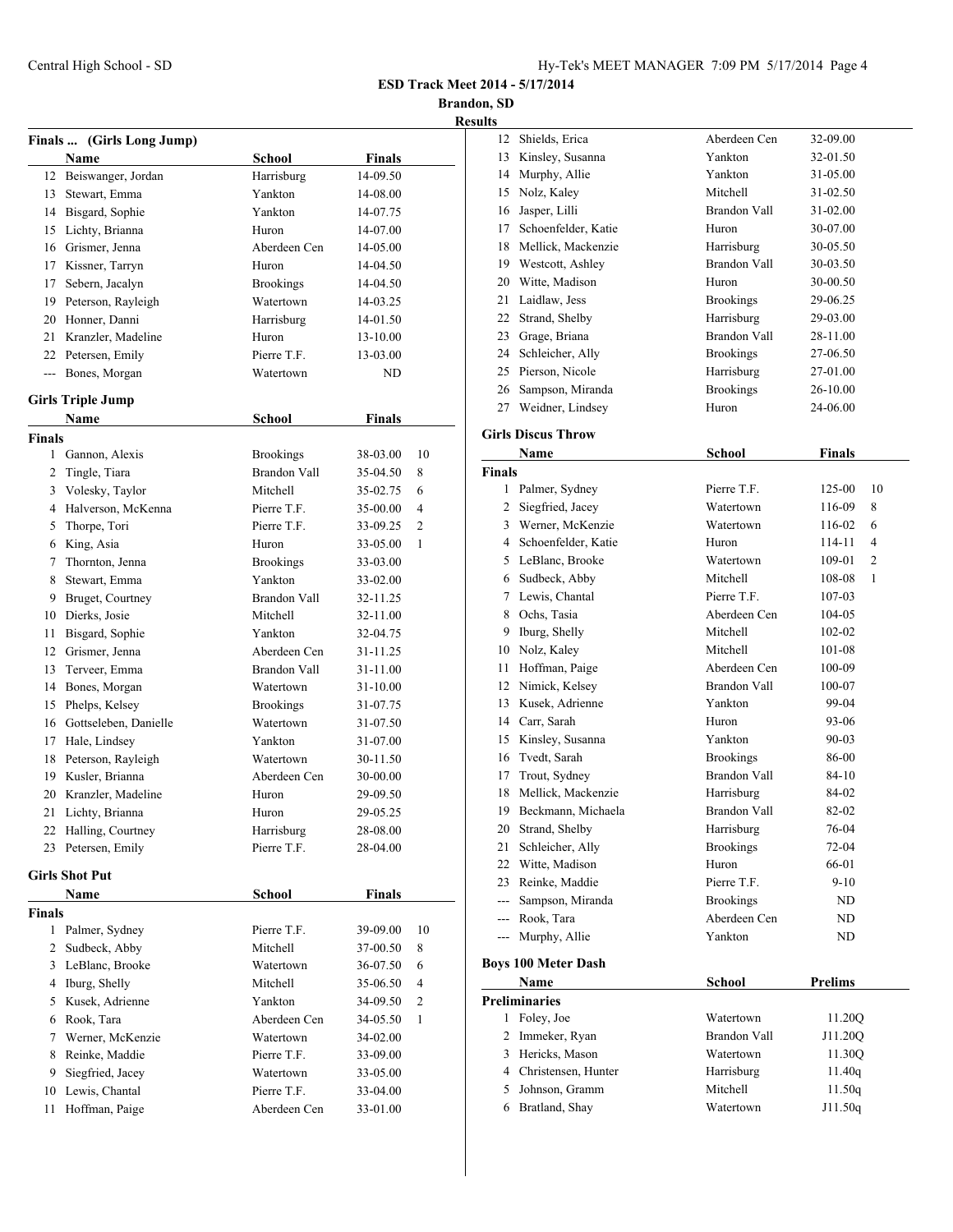| Hy-Tek's MEET MANAGER 7:09 PM 5/17/2014 Page 5 |  |  |  |
|------------------------------------------------|--|--|--|
|------------------------------------------------|--|--|--|

### **Brandon, SD**

| Preliminaries  (Boys 100 Meter Dash) |                            |                     |                |                |
|--------------------------------------|----------------------------|---------------------|----------------|----------------|
|                                      | Name                       | School              | <b>Prelims</b> |                |
| $7^{\circ}$                          | Tiezen, Layne              | Aberdeen Cen        | J11.50q        |                |
| 8                                    | McKibben, Mitch            | <b>Brookings</b>    | 11.70q         |                |
|                                      | 9 Case, Ethan              | Pierre T.F.         | 11.80          |                |
|                                      | 9 Phillips, Greyson        | Aberdeen Cen        | 11.80          |                |
| 11                                   | Kabambi, Jonathan          | Harrisburg          | 11.90          |                |
| 12                                   | Brenner, Derek             | Yankton             | 12.00          |                |
| 13                                   | Savey, Blake               | Yankton             | 12.10          |                |
| 13                                   | Snyder, Luke               | Pierre T.F.         | 12.10          |                |
| 15                                   | Leif, Ethan                | Pierre T.F.         | 12.20          |                |
| 15                                   | Maxwell, Gerald            | <b>Brookings</b>    | 12.20          |                |
|                                      | 17 Brown, Zachari          | Huron               | 12.30          |                |
|                                      | 17 Barr, Preston           | Aberdeen Cen        | 12.30          |                |
|                                      | 19 Bales, Trayten          | Huron               | 12.40          |                |
|                                      | 19 Reindl, Keaton          | <b>Brandon Vall</b> | 12.40          |                |
|                                      | 21 Winters, Justin         | Harrisburg          | 12.50          |                |
|                                      | 22 Wickersham, Alex        | <b>Brandon Vall</b> | 12.60          |                |
| 23                                   | Sorenson, Bradey           | Yankton             | 12.80          |                |
|                                      | <b>Boys 100 Meter Dash</b> |                     |                |                |
|                                      | Name                       | School              | <b>Finals</b>  |                |
| <b>Finals</b>                        |                            |                     |                |                |
| 1                                    | Hericks, Mason             | Watertown           | 11.30          | 10             |
|                                      | 2 Immeker, Ryan            | Brandon Vall        | 11.33          | 8              |
| 3                                    | Foley, Joe                 | Watertown           | 11.36          | 6              |
|                                      | 4 Bratland, Shay           | Watertown           | 11.60          | 4              |
|                                      | 5 Christensen, Hunter      | Harrisburg          | 11.65          | 2              |
|                                      | 6 Tiezen, Layne            | Aberdeen Cen        | 11.68          | 1              |
|                                      | 7 Johnson, Gramm           | Mitchell            | 11.71          |                |
| 8                                    | McKibben, Mitch            | <b>Brookings</b>    | 11.88          |                |
|                                      | <b>Boys 200 Meter Dash</b> |                     |                |                |
|                                      | Name                       | School              | <b>Finals</b>  |                |
| Finals                               |                            |                     |                |                |
| 1                                    | Hericks, Mason             | Watertown           | 22.51          | 10             |
|                                      | 2 Holmes, Cam              | <b>Brandon Vall</b> | 22.67          | 8              |
| 3                                    | Immeker, Ryan              | Brandon Vall        | 22.71          | 6              |
| 4                                    | Foley, Joe                 | Watertown           | 22.73          | $\overline{4}$ |
|                                      | 5 Paul, Paul               | Harrisburg          | 23.09          | $\overline{c}$ |
| 6                                    | Bachmeier, Anthony         | Aberdeen Cen        | 23.44          | 1              |
| 7                                    | Tiezen, Layne              | Aberdeen Cen        | 23.55          |                |
| 8                                    | Sternhagen, Ryan           | Yankton             | 23.60          |                |
| 9                                    | Phillips, Greyson          | Aberdeen Cen        | 23.77          |                |
| 10                                   | Freidel, Justus            | Watertown           | 24.02          |                |
| 11                                   | McKibben, Mitch            | <b>Brookings</b>    | 24.21          |                |
| 12                                   | Winters, Justin            | Harrisburg          | 24.43          |                |
| 13                                   | Brown, Zachari             | Huron               | 24.81          |                |
| 14                                   | Brenner, Derek             | Yankton             | 24.95          |                |
| 15                                   | Blok, Isaiah               | Brandon Vall        | 25.12          |                |
| 16                                   | Cross, Tim                 | Yankton             | 25.31          |                |
| 17                                   | Bales, Trayten             | Huron               | 25.73          |                |
| 18                                   | Deelstra, Wyatt            | Harrisburg          | 26.28          |                |
| 19                                   | Weber, Reece               | <b>Brookings</b>    | 26.39          |                |
| 20                                   | Skon, Calvin               | <b>Brookings</b>    | 26.82          |                |

|               | <b>Boys 400 Meter Dash</b> |                     |               |                |
|---------------|----------------------------|---------------------|---------------|----------------|
|               | Name                       | School              | <b>Finals</b> |                |
| <b>Finals</b> |                            |                     |               |                |
|               | 1 Holmes, Cam              | Brandon Vall        | 48.44         | 10             |
|               | 2 Bachmeier, Anthony       | Aberdeen Cen        | 48.96         | 8              |
|               | 3 Paul, Paul               | Harrisburg          | 49.64         | 6              |
|               | 4 Olson, Ryan              | Yankton             | 50.68         | 4              |
|               | 5 Poppen, Jess             | Watertown           | 50.70         | $\overline{c}$ |
|               | 6 Rumrill, Chris           | Pierre T.F.         | 52.47         | 1              |
| 7             | Savey, Blake               | Yankton             | 52.93         |                |
|               | 8 Howey, Ben               | Watertown           | 53.95         |                |
|               | 9 Lewno, Cole              | Yankton             | 54.57         |                |
|               | 10 Hockett, Johnny         | <b>Brookings</b>    | 55.30         |                |
|               | 11 Haug, Alex              | Brandon Vall        | 55.65         |                |
|               | 12 Cruse, Cole             | Pierre T.F.         | 56.11         |                |
|               | 13 Weber, Reece            | <b>Brookings</b>    | 56.30         |                |
|               | 14 Delvo, Ethan            | Watertown           | 57.00         |                |
|               | 15 Bollweg, Cody           | Harrisburg          | 57.60         |                |
|               | 16 Mathis, Sam             | <b>Brandon Vall</b> | 58.07         |                |
| 17            | Orr, Aubrey                | Aberdeen Cen        | 58.33         |                |
| 18            | Skon, Calvin               | <b>Brookings</b>    | 58.85         |                |
|               | 19 Reu, Matt               | Mitchell            | 59.88         |                |
|               | 20 Hettich, Kurtis         | Aberdeen Cen        | 1:00.07       |                |
|               |                            |                     |               |                |
|               | <b>Boys 800 Meter Run</b>  |                     |               |                |
|               | Name                       | <b>School</b>       | Finals        |                |
| <b>Finals</b> |                            |                     |               |                |
| 1             | Selken, Mitchell           | Brandon Vall        | 2:00.01       | 10             |
|               | 2 Hegland, Jacob           | Brandon Vall        | 2:00.22       | 8              |
|               | 3 Olson, Ryan              | Yankton             | 2:02.15       | 6              |
|               | 4 Hanna, Jakob             | Brandon Vall        | 2:02.60       | 4              |
| 5             | Jones, Porter              | Pierre T.F.         | 2:05.64       | 2              |
|               | 6 Wollman, Jack            | Pierre T.F.         | 2:06.75       | 1              |
|               | 7 Deetz, Brett             | Harrisburg          | 2:07.21       |                |
|               | 8 Olson, John              | <b>Brookings</b>    | 2:10.36       |                |
|               | 9 Rumrill, Wyatt           | Pierre T.F.         | 2:10.40       |                |
|               | 10 DeHaven, Graham         | <b>Brookings</b>    | 2:10.88       |                |
| 11            | Chambers, Connor           | Yankton             | 2:13.65       |                |
| 12            | Tiede, Alex                | Aberdeen Cen        | 2:14.87       |                |
|               | 13 Megard, Lincoln         | Yankton             | 2:15.42       |                |
|               | 14 VanWell, Elliot         | Watertown           | 2:16.15       |                |
| 15            | Curly, Sean                | Watertown           | 2:16.41       |                |
|               | 16 Larson, Caleb           | Mitchell            | 2:17.51       |                |
| 17            | Cowins, Riley              | Mitchell            | 2:17.54       |                |
| 18            | Rynerarson, Mike           | <b>Brookings</b>    | 2:19.42       |                |
| 19            | Hillmer, Rowdy             | Harrisburg          | 2:21.36       |                |
| 20            | Fisk, Jonathan             | Aberdeen Cen        | 2:21.87       |                |
|               | <b>Boys 1600 Meter Run</b> |                     |               |                |
|               | Name                       | <b>School</b>       | <b>Finals</b> |                |
|               |                            |                     |               |                |
| Finals<br>1   | Lamer, Justice             | <b>Brookings</b>    | 4:29.80       | 10             |
|               | 2 Cowman, Brice            | Yankton             |               |                |
|               |                            |                     | 4:30.83       | 8              |
|               | 3 Hanna, Jakob             | Brandon Vall        | 4:33.15       | 6              |
|               | 4 Reiffenberger, Nick      | Watertown           | 4:37.49       | $\overline{4}$ |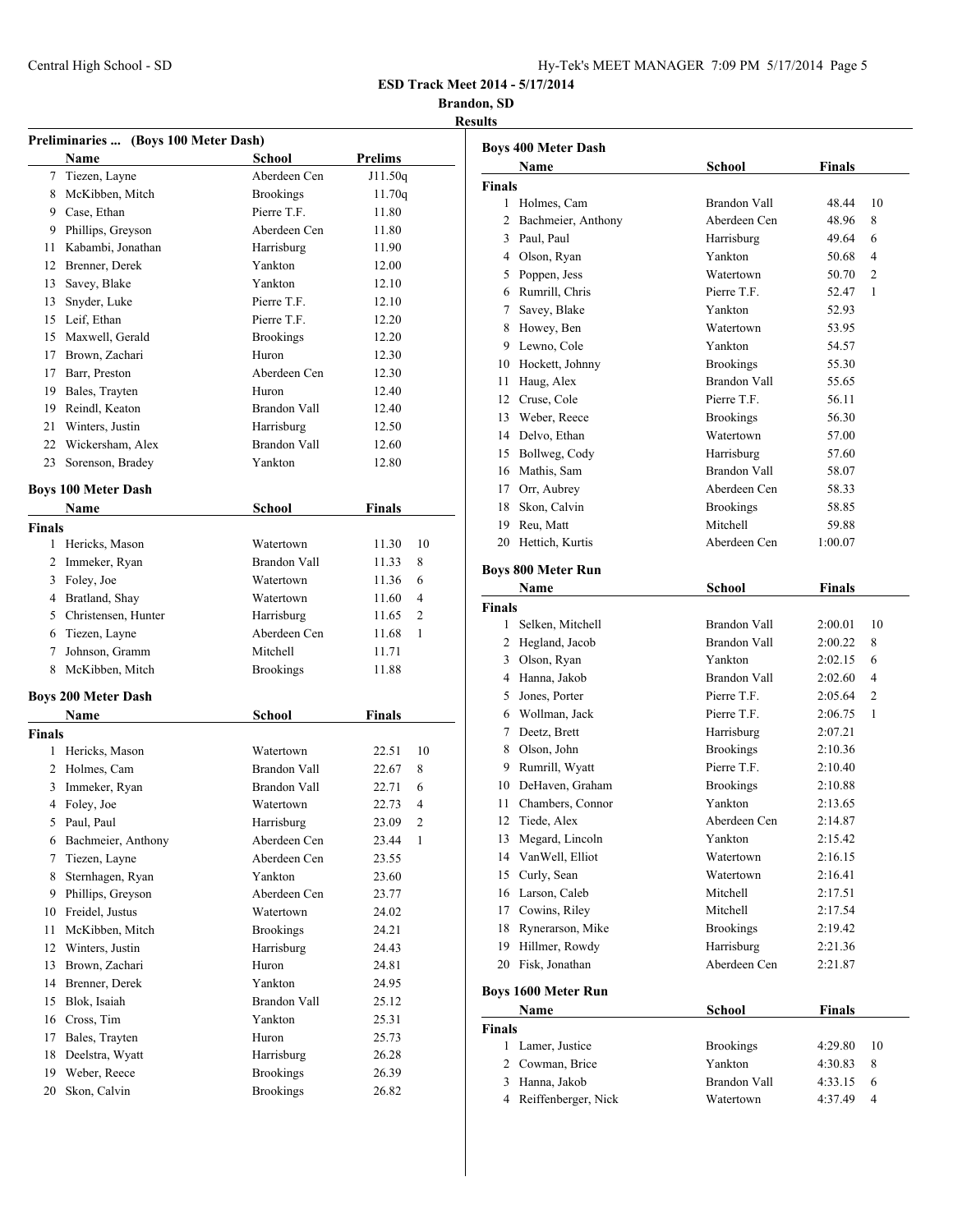**Brandon, SD**

**Resul** 

|                | Finals  (Boys 1600 Meter Run)         |                     |                            |
|----------------|---------------------------------------|---------------------|----------------------------|
|                | Name                                  | <b>School</b>       | <b>Finals</b>              |
| 5.             | DeHaven, Graham                       | <b>Brookings</b>    | 4:41.53<br>$\overline{2}$  |
|                | 6 Peltier, Tanner                     | Aberdeen Cen        | 4:43.18<br>1               |
|                | 7 Selken, Mitchell                    | <b>Brandon Vall</b> | 4:46.70                    |
| 8              | Johnson, Wil                          | Harrisburg          | 4:49.76                    |
|                | 9 Auch, Alexander                     | Harrisburg          | 4:50.88                    |
|                | 10 Tiede, Alex                        | Aberdeen Cen        | 4:53.30                    |
| 11             | McKinley, Seth                        | Pierre T.F.         | 4:53.37                    |
|                | 12 Cowins, Riley                      | Mitchell            | 4:53.59                    |
| 13             | Petiz. Andrew                         | Yankton             | 4:56.15                    |
|                | 14 Getting, Josh                      | <b>Brookings</b>    | 5:00.16                    |
| 15             | Bollinger, Dillon                     | Watertown           | 5:04.88                    |
|                | 16 Dannenbring, Gabe                  | Yankton             | 5:06.00                    |
|                | 17 Hines, Arthur                      | Huron               | 5:08.67                    |
|                | 18 Ramirez, Luis                      | Pierre T.F.         | 5:13.31                    |
|                | 19 Fisk, Jonathan                     | Aberdeen Cen        | 5:15.08                    |
|                | 20 Lee, Coby                          | Mitchell            | 5:19.45                    |
|                | 21 Fossum, Christian                  | Mitchell            | 5:25.07                    |
|                | --- Hegland, Jacob                    | Brandon Vall        | DQ                         |
|                | <b>Boys 3200 Meter Run</b>            |                     |                            |
|                | Name                                  | <b>School</b>       | <b>Finals</b>              |
| <b>Finals</b>  |                                       |                     |                            |
|                | 1 Cowman, Brice                       | Yankton             | 9:46.77<br>10              |
|                | 2 Lamer, Justice                      | <b>Brookings</b>    | 9:47.45<br>8               |
|                | 3 Grode, Justin                       | Yankton             | 10:05.55<br>6              |
|                | 4 Peltier, Tanner                     | Aberdeen Cen        | 10:09.71<br>4              |
|                | 5 Munsterman, Ray                     | <b>Brookings</b>    | $\overline{2}$<br>10:13.61 |
|                | 6 Keyes, Jebben                       | Pierre T.F.         | 10:14.35<br>1              |
|                | 7 Zamora, Greyson                     | Harrisburg          | 10:14.75                   |
| 8              | Petiz, Andrew                         | Yankton             | 10:40.44                   |
|                | 9 Dutson, Cody                        | <b>Brandon Vall</b> | 10:44.57                   |
|                | 10 Auch, Alexander                    | Harrisburg          | 10:45.11                   |
| 11             | Woods, Patrick                        | Aberdeen Cen        | 10:51.45                   |
|                | 12 Corbett, Brenden                   | Huron               | 11:02.39                   |
| 13             | Bollinger, Brady                      | Watertown           | 11:05.01                   |
| 14             | Wilde, Max                            | <b>Brandon Vall</b> | 11:07.24                   |
| 15             | Moore, Seth                           | Aberdeen Cen        | 11:16.64                   |
| 16             | Suhr, Taylor                          | Harrisburg          | 11:18.52                   |
| 17             | Rudnik, Nicholas                      | <b>Brookings</b>    | 11:22.40                   |
| 18             | Mahowald, Nick                        | Pierre T.F.         | 11:29.36                   |
| 19             | Loecker, Josh                         | Mitchell            | 11:45.16                   |
| 20             | Lee, Coby                             | Mitchell            | 12:06.33                   |
|                |                                       |                     |                            |
|                | <b>Boys 110 Meter Hurdles</b><br>Name | <b>School</b>       | <b>Prelims</b>             |
|                |                                       |                     |                            |
| 1              | <b>Preliminaries</b><br>Reinke, Shay  | Pierre T.F.         | 15.60Q                     |
| $\overline{2}$ |                                       | Pierre T.F.         |                            |
| 3              | Covey, Jamaal<br>Stephenson, Charlie  | Yankton             | 15.90Q<br>15.80q           |
| 4              | Helsper, RJ                           | <b>Brookings</b>    | 16.00q                     |
| 5              | Booth, Matt                           | Pierre T.F.         | J16.00q                    |
|                | 6 Mastick, Daniel                     | Harrisburg          | 16.70q                     |
| 7              | Vincent, Dylan                        | Aberdeen Cen        | 17.10q                     |
| 8              | Pohlmann, Matt                        | Harrisburg          | 18.00q                     |
|                |                                       |                     |                            |

| sults         |                               |                     |               |                |
|---------------|-------------------------------|---------------------|---------------|----------------|
|               | 9 Wieczorek, Todd             | <b>Brookings</b>    | J18.00        |                |
|               | 10 Grage, Spencer             | <b>Brandon Vall</b> | 18.40         |                |
|               | 11 Cross, Tim                 | Yankton             | 19.10         |                |
|               | 12 Haggar, Robert             | <b>Brandon Vall</b> | 19.60         |                |
|               | 13 Blok, Isaiah               | <b>Brandon Vall</b> | 20.20         |                |
|               | --- Tuttle, Sam               | Harrisburg          | NT            |                |
|               | <b>Boys 110 Meter Hurdles</b> |                     |               |                |
|               | Name                          | School              | <b>Finals</b> |                |
| <b>Finals</b> |                               |                     |               |                |
|               | 1 Reinke, Shay                | Pierre T.F.         | 15.48         | 10             |
|               | 2 Stephenson, Charlie         | Yankton             | 15.91         | 8              |
|               | 3 Booth, Matt                 | Pierre T.F.         | 15.93         | 6              |
|               | 4 Helsper, RJ                 | <b>Brookings</b>    | 16.40         | 4              |
|               | 5 Mastick, Daniel             | Harrisburg          | 17.02         | $\overline{2}$ |
|               | 6 Vincent, Dylan              | Aberdeen Cen        | 17.22         | 1              |
|               | 7 Pohlmann, Matt              | Harrisburg          | 18.46         |                |
|               | 8 Covey, Jamaal               | Pierre T.F.         | 19.00         |                |
|               | <b>Boys 300 Meter Hurdles</b> |                     |               |                |
|               | Name                          | School              | Finals        |                |
| <b>Finals</b> |                               |                     |               |                |
|               | 1 Stephenson, Charlie         | Yankton             | 41.41         | 10             |
|               | 2 Booth, Matt                 | Pierre T.F.         | 42.69         | 8              |
|               | 3 Mastick, Daniel             | Harrisburg          | 42.77         | 6              |
|               | 4 Reinke, Shay                | Pierre T.F.         | 43.03         | 4              |
|               | 5 Cross, Tim                  | Yankton             | 44.33         | 2              |
|               | 6 Seitz, Marc                 | Aberdeen Cen        | 44.51         | 1              |
|               | 7 Eki, Nathan                 | <b>Brookings</b>    | 45.09         |                |
|               | 8 Covey, Jamaal               | Pierre T.F.         | 45.21         |                |
|               | 9 Wojciechowski, Reilly       | <b>Brandon Vall</b> | 45.68         |                |
|               | 10 Wieczorek, Todd            | <b>Brookings</b>    | 45.76         |                |
|               | 11 Pohlmann, Matt             | Harrisburg          | 46.43         |                |
|               | 12 Blok, Isaiah               | <b>Brandon Vall</b> | 46.56         |                |
|               | 13 Vincent, Dylan             | Aberdeen Cen        | 48.10         |                |
|               | 14 Schulz, Parker             | Watertown           | 48.44         |                |
|               | 15 Haggar, Robert             | Brandon Vall        | 48.87         |                |
|               | --- Helsper, RJ               | <b>Brookings</b>    | NT            |                |
|               | --- Cain, Elliot              | Harrisburg          | NT            |                |
|               | <b>Boys 4x100 Meter Relay</b> |                     |               |                |
|               | Team                          | <b>Relay</b>        | Finals        |                |
| Finals        |                               |                     |               |                |
| $\mathbf{1}$  | Watertown                     | A                   | 42.83         | 10             |
|               | 1) Bratland, Shay             | 2) Poppen, Jess     |               |                |
|               | 3) Hericks, Mason             | 4) Foley, Joe       |               |                |
|               | 2 Aberdeen Central            | А                   | 43.86         | 8              |
|               | 3 Brandon Valley              | А                   | 43.95         | 6              |
|               | 4 Pierre T.F. Riggs           | А                   | 44.83         | 4              |
|               | 5 Yankton                     | A                   | 44.84         | $\overline{c}$ |
|               | 6 Harrisburg                  | А                   | 44.88         | 1              |
| 7             | <b>Brookings</b>              | А                   | 45.11         |                |
| 8             | Huron                         | А                   | 46.54         |                |
| 9             | Mitchell                      | A                   | 47.22         |                |
|               |                               |                     |               |                |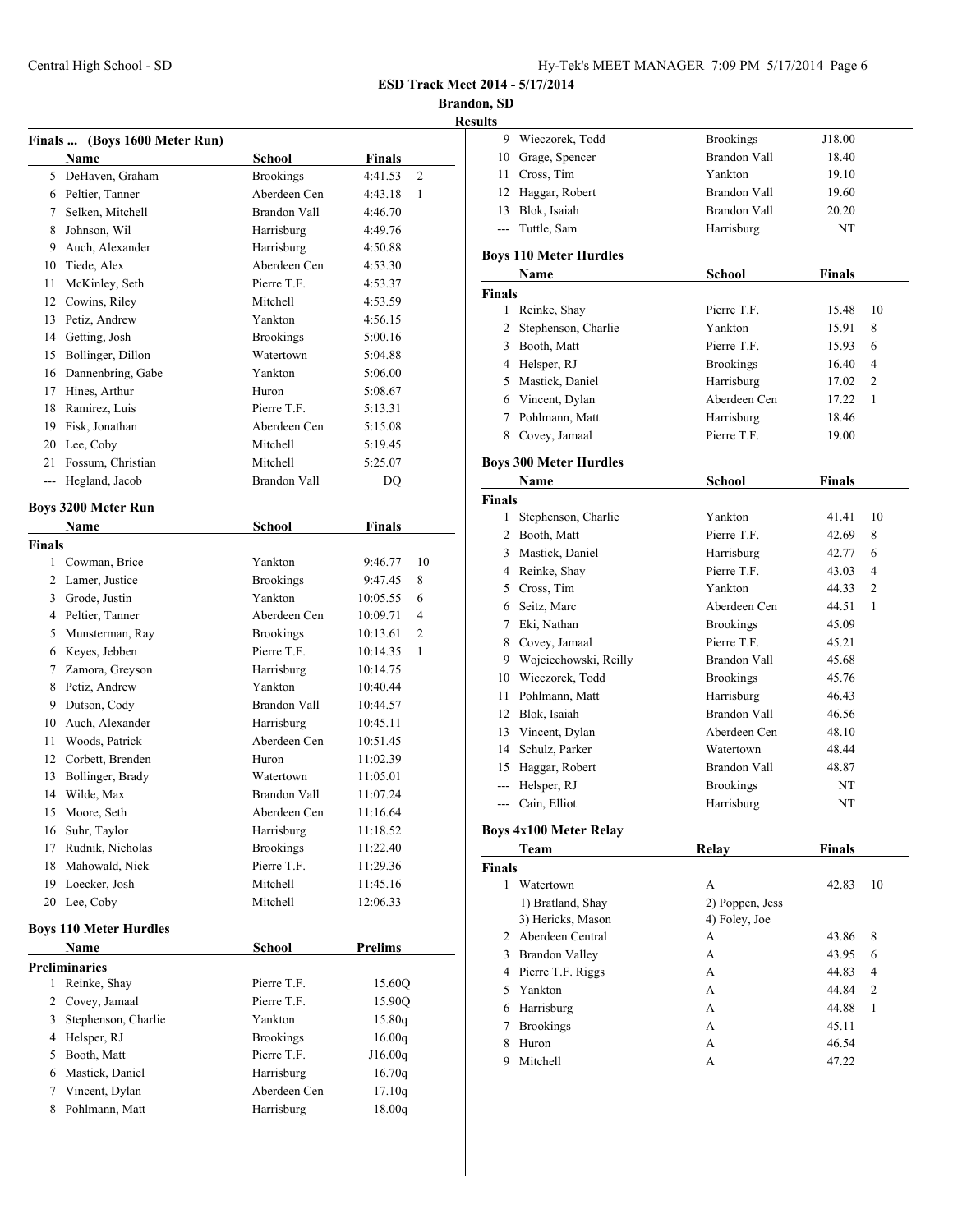**Brandon, SD**

|               | <b>Boys 4x200 Meter Relay</b>          |                        |               |    |
|---------------|----------------------------------------|------------------------|---------------|----|
|               | Team                                   | <b>Relay</b>           | <b>Finals</b> |    |
| <b>Finals</b> |                                        |                        |               |    |
|               | 1 Brandon Valley                       | A                      | 1:29.41       | 10 |
|               | 1) Grode, Chase                        | 2) Immeker, Ryan       |               |    |
|               | 3) Reinschmidt, Drew                   | 4) Holmes, Cam         |               |    |
|               | 2 Aberdeen Central                     | A                      | 1:31.64       | 8  |
|               | 3 Pierre T.F. Riggs                    | А                      | 1:33.78       | 6  |
|               | 4 Yankton                              | А                      | 1:33.93       | 4  |
|               | 5 Brookings                            | A                      | 1:35.88       | 2  |
|               | 6 Harrisburg                           | A                      | 1:37.02       | 1  |
| 7             | Huron                                  | A                      | 1:41.33       |    |
| 8             | Mitchell                               | A                      | 1:48.33       |    |
| $- - -$       | Watertown                              | A                      | DQ            |    |
|               | <b>Boys 4x400 Meter Relay</b>          |                        |               |    |
|               | Team                                   | <b>Relay</b>           | <b>Finals</b> |    |
| <b>Finals</b> |                                        |                        |               |    |
| 1             | <b>Brandon Valley</b>                  | A                      | 3:27.30       | 10 |
|               | 1) Hegland, Jacob                      | 2) Selken, Mitchell    |               |    |
|               | 3) Hanna, Jakob                        | 4) Holmes, Andy        |               |    |
|               | 2 Yankton                              | A                      | 3:27.77       | 8  |
| 3             | Pierre T.F. Riggs                      | A                      | 3:33.46       | 6  |
|               | 4 Watertown                            | A                      | 3:34.33       | 4  |
| 5             | Aberdeen Central                       | A                      | 3:39.00       | 2  |
|               | 6 Brookings                            | А                      | 3:42.74       | 1  |
| 7             | Mitchell                               | A                      | 3:43.44       |    |
| 8             | Harrisburg                             | A                      | 3:47.57       |    |
|               | <b>Boys 4x800 Meter Relay</b>          |                        |               |    |
|               | Team                                   | Relay                  | <b>Finals</b> |    |
| <b>Finals</b> |                                        |                        |               |    |
| 1             | <b>Brandon Valley</b>                  | A                      | 8:13.85       | 10 |
|               | 1) Presler, Adam                       | 2) Selken, Mitchell    |               |    |
|               | 3) Hanna, Jakob                        | 4) Hegland, Jacob      |               |    |
|               | 2 Pierre T.F. Riggs                    | А                      | 8:20.67       | 8  |
| 3             | Harrisburg                             | А                      | 8:33.00       | 6  |
| 4             | Yankton                                | A                      | 8:36.50       | 4  |
| 5             | Aberdeen Central                       | A                      | 8:46.01       | 2  |
| 6             | Mitchell                               | A                      | 8:47.63       | 1  |
| 7             | <b>Brookings</b>                       | А                      | 8:51.12       |    |
| 8             | Watertown                              | A                      | 8:55.03       |    |
|               |                                        |                        |               |    |
|               | <b>Boys 1600 Sprint Medley</b><br>Team | Relay                  | <b>Finals</b> |    |
| <b>Finals</b> |                                        |                        |               |    |
|               | 1 Pierre T.F. Riggs                    | A                      | 3:45.53       | 10 |
|               | 1) Christopherson, Austin              | 2) Case, Ethan         |               |    |
|               | 3) Fiala, Kahler                       | 4) Eisenbeisz, Bennett |               |    |
|               | 2 Brandon Valley                       | А                      | 3:46.53       | 8  |
|               | 1) Grode, Chase                        | 2) Garrow, AJ          |               |    |
|               | 3) Reindl, Keaton                      | 4) Presler, Adam       |               |    |
|               | 3 Yankton                              | А                      | 3:47.69       | 6  |
|               | 1) Sternhagen, Ryan                    | 2) Brenner, Derek      |               |    |
|               | 3) Strahl, Mason                       | 4) Rafferty, Jared     |               |    |
|               |                                        |                        |               |    |
|               |                                        |                        |               |    |

| ults          |                        |                     |               |     |
|---------------|------------------------|---------------------|---------------|-----|
| 4             | Watertown              | А                   | 3:48.80       | 4   |
|               | 1) Feierabend, Cody    | 2) Gauer, Eric      |               |     |
|               | 3) Schulte, Brent      | 4) Syhre, Gabe      |               |     |
| 5.            | Aberdeen Central       | A                   | 3:51.21       | 2   |
|               | 1) Hartung, Dan        | 2) Barr, Preston    |               |     |
|               | 3) Heinert, Jake       | 4) Reierson, Micah  |               |     |
|               | 6 Huron                | A                   | 3:57.44       | 1   |
|               | 1) Brown, Zachari      | 2) Carr, Sam        |               |     |
|               | 3) Kleinsasser, Tyler  | 4) Hines, Arthur    |               |     |
|               | 7 Mitchell             | A                   | 3:59.72       |     |
|               | 1) Allen, Tyson        | 2) Campbell, Will   |               |     |
|               | 3) Larson, Tyler       | 4) Dee, Sam         |               |     |
|               | 8 Brookings            | A                   | 4:02.53       |     |
|               | 1) Maxwell, Gerald     | 2) Hegdahl, Hunter  |               |     |
|               | 3) Hanson, Tyler       | 4) Nixon, Justin    |               |     |
|               |                        |                     |               |     |
|               | <b>Boys High Jump</b>  |                     |               |     |
|               | Name                   | <b>School</b>       | <b>Finals</b> |     |
| <b>Finals</b> |                        |                     |               |     |
| 1             | Hejna, JJ              | Yankton             | 6-03.00       | 10  |
|               | 2 Sears, Riley         | Pierre T.F.         | 6-01.00       | 8   |
|               | 3 St. Sauver, Justus   | Watertown           | 5-11.00       | 6   |
|               | 4 Barton, Travis       | Pierre T.F.         | 5-09.00       | 2.3 |
|               | 4 Grage, Spencer       | <b>Brandon Vall</b> | 5-09.00       | 2.3 |
|               | 4 Covey, Jamaal        | Pierre T.F.         | 5-09.00       | 2.3 |
|               | 7 Rounds, Isaac        | <b>Brookings</b>    | J5-09.00      |     |
|               | 8 Fitzgerald, Matt     | Yankton             | J5-09.00      |     |
|               | 9 Schriever, Bailey    | Harrisburg          | J5-09.00      |     |
|               | 10 Stoebner, Collin    | Aberdeen Cen        | 5-07.00       |     |
|               | 10 Nealy, Dominic      | <b>Brandon Vall</b> | 5-07.00       |     |
|               | 12 Erickson, Conner    | Harrisburg          | 5-05.00       |     |
|               | 12 Tiefenthaler, Trey  | <b>Brookings</b>    | 5-05.00       |     |
| 14            | Vincent, Dylan         | Aberdeen Cen        | 5-03.00       |     |
| 14            | Hill, Kyle             | Harrisburg          | 5-03.00       |     |
|               | --- Korkow, Cole       | Huron               | NH            |     |
|               | --- Schulz, Parker     | Watertown           | NH            |     |
|               | --- Eki, Nathan        | <b>Brookings</b>    | NH            |     |
| ---           | Korkow, Clay           | Huron               | NH            |     |
|               |                        |                     |               |     |
|               | <b>Boys Pole Vault</b> |                     |               |     |
|               | Name                   | School              | <b>Finals</b> |     |
| <b>Finals</b> |                        |                     |               |     |
| 1             | Jordan, Colton         | Watertown           | 15-00.00      | 10  |
| 2             | Ellis, Kaleb           | <b>Brookings</b>    | 14-09.00      | 8   |
| 3             | Williams, Tommy        | <b>Brookings</b>    | 13-03.00      | 6   |
| 4             | Carpenter, Mason       | Mitchell            | J13-03.00     | 4   |
| 5             | Oddy, Alex             | <b>Brandon Vall</b> | 12-09.00      | 2   |
| 6             | Skillingstad, Casey    | Yankton             | J12-09.00     | 1   |
| 7             | Hofer, James           | Yankton             | J12-09.00     |     |
| 8             | Carr, Sam              | Huron               | J12-09.00     |     |
| 9.            | Christensen, Cole      | <b>Brandon Vall</b> | J12-09.00     |     |
|               | 10 Francom, Trent      | Huron               | 12-03.00      |     |
| 11            | Walker, Jonathan       | Watertown           | 11-09.00      |     |
| 12            |                        |                     |               |     |
|               | Glodt, Chris           | Pierre T.F.         | 11-03.00      |     |
| 12            | Hegdahl, Hunter        | <b>Brookings</b>    | 11-03.00      |     |
| 14            | Russman, Zack          | Aberdeen Cen        | 10-09.00      |     |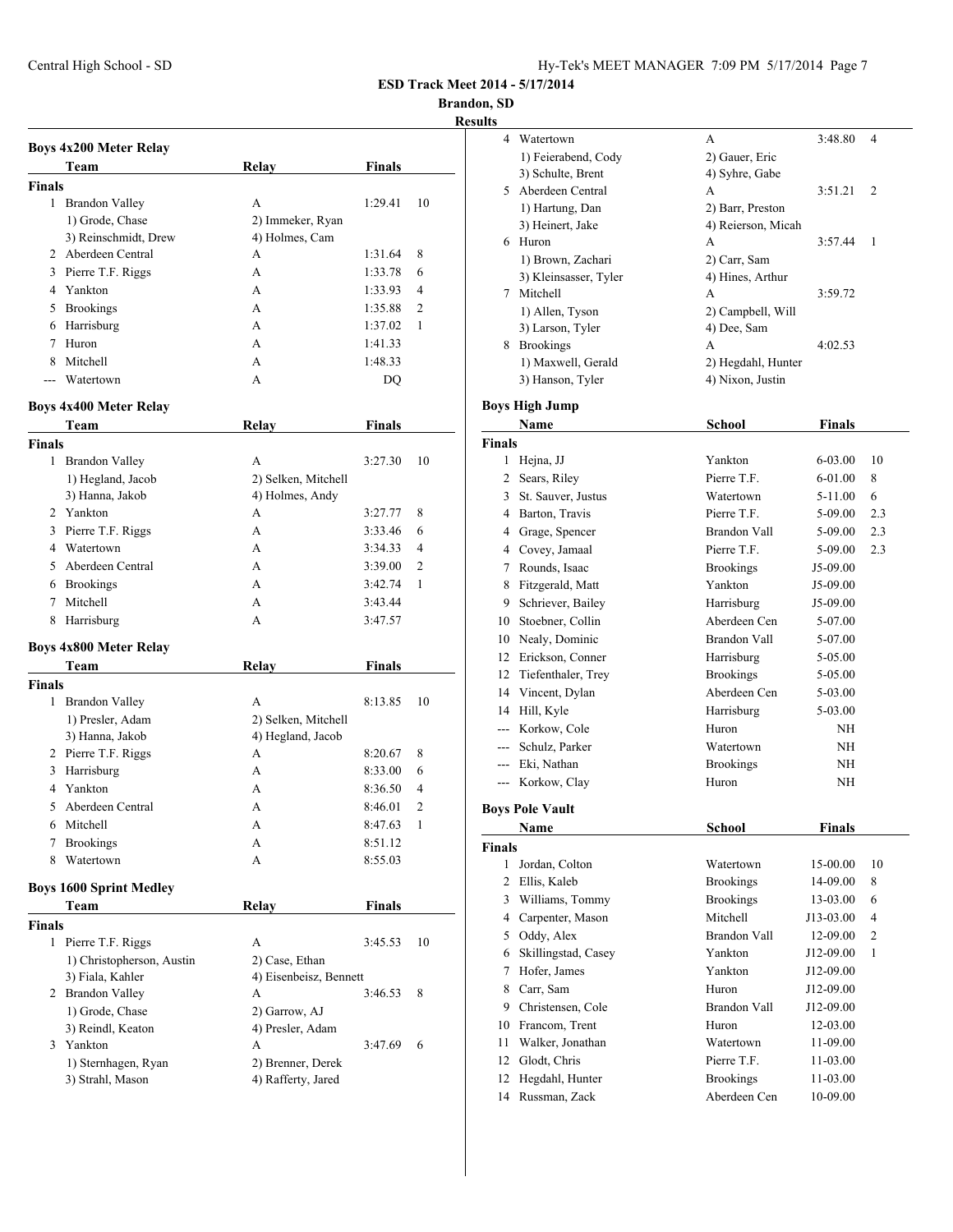**Brandon, SD**

| <b>Results</b> |
|----------------|
|----------------|

|                    |                                    |                             |                      | ŀ                   |
|--------------------|------------------------------------|-----------------------------|----------------------|---------------------|
|                    | Finals  (Boys Pole Vault)          |                             |                      |                     |
|                    | <b>Name</b>                        | School                      | Finals               |                     |
|                    | 14 Pohlmann, Matt                  | Harrisburg                  | 10-09.00             |                     |
|                    | 14 Sears, Riley                    | Pierre T.F.                 | 10-09.00             |                     |
|                    | 17 Frantzen, Riley                 | Brandon Vall                | 10-03.00             |                     |
|                    | 17 Peterson, Chase                 | Aberdeen Cen                | 10-03.00             |                     |
|                    | 17 Benson, Colby                   | Yankton                     | 10-03.00             |                     |
| 17                 | Schmunk, Ben                       | Harrisburg                  | 10-03.00             |                     |
|                    | --- Shields, Nick                  | Huron                       | <b>NH</b>            |                     |
|                    | --- Seitz, Marc                    | Aberdeen Cen                | NH                   |                     |
|                    | --- DeJong, Connor                 | Watertown                   | NH                   |                     |
|                    | --- Cain, Alex                     | Harrisburg                  | NH                   |                     |
|                    | <b>Boys Long Jump</b>              |                             |                      |                     |
|                    |                                    | <b>School</b>               |                      |                     |
|                    | Name                               |                             | <b>Finals</b>        |                     |
| <b>Finals</b><br>1 |                                    | Brandon Vall                |                      | 10                  |
|                    | Grode, Chase                       | Yankton                     | 21-03.75<br>21-03.00 |                     |
|                    | 2 Hejna, JJ                        |                             |                      | 8                   |
|                    | 3 Christensen, Hunter              | Harrisburg<br>Watertown     | 20-08.50             | 6<br>$\overline{4}$ |
|                    | 4 Gauer, Alex<br>5 Wilde, Alex     | <b>Brandon Vall</b>         | 20-06.75             |                     |
|                    |                                    |                             | 20-05.75             | $\overline{2}$      |
|                    | 6 Reinschmidt, Drew                | <b>Brandon Vall</b>         | 20-05.50             | 1                   |
|                    | 7 Ragels, Taylor                   | Watertown                   | 20-01.75             |                     |
| 8                  | Erickson, Conner                   | Harrisburg                  | 20-01.25             |                     |
| 9.                 | Bird, Dayton                       | <b>Brookings</b><br>Yankton | 20-00.25             |                     |
| 11                 | 10 Rose, Lee<br>Prill, Ben         | Mitchell                    | 19-11.00             |                     |
| 12                 |                                    |                             | 19-07.00             |                     |
|                    | Hale, Brady                        | Yankton<br>Mitchell         | 19-06.75             |                     |
| 14                 | 13 Overweg, Reed                   | Harrisburg                  | 19-05.75             |                     |
| 15                 | Schriever, Bailey                  | Pierre T.F.                 | 19-01.75             |                     |
|                    | Kuehl, Cody<br>16 Hannigan, Cannon | Aberdeen Cen                | 19-00.50<br>18-02.00 |                     |
| 17                 | Stoebner, Collin                   | Aberdeen Cen                | 18-00.50             |                     |
|                    | 18 Leif, Ethan                     | Pierre T.F.                 | 17-00.25             |                     |
|                    | 19 Soukup, Keegan                  | Mitchell                    | 16-09.75             |                     |
|                    | 20 Eki, Nathan                     | <b>Brookings</b>            | 15-09.00             |                     |
|                    | --- St. Sauver, Justus             | Watertown                   | ND                   |                     |
|                    | --- Evers, Tye                     | Huron                       | ND                   |                     |
|                    |                                    |                             |                      |                     |
|                    | <b>Boys Triple Jump</b>            |                             |                      |                     |
|                    | Name                               | School                      | Finals               |                     |
| <b>Finals</b>      |                                    |                             |                      |                     |
| 1                  | Hejna, JJ                          | Yankton                     | 45-08.00             | 10                  |
| 2                  | Wilde, Alex                        | Brandon Vall                | 42-11.50             | 8                   |
| 3                  | Hale, Brady                        | Yankton                     | 42-11.25             | 6                   |
|                    | 4 Prill, Ben                       | Mitchell                    | 42-08.50             | $\overline{4}$      |
| 5                  | Nealy, Dominic                     | Brandon Vall                | 41-04.75             | 2                   |
| 6                  | Horst, Micheal                     | Brandon Vall                | 41-01.00             | 1                   |
| 7                  | Overweg, Reed                      | Mitchell                    | 40-04.00             |                     |
| 8                  | Kaiser, Brevin                     | Pierre T.F.                 | 40-02.00             |                     |
| 9                  | Barton, Travis                     | Pierre T.F.                 | 39-09.75             |                     |
| 10                 | Hannigan, Cannon                   | Aberdeen Cen                | 39-03.75             |                     |
| 11                 | Tiefenthaler, Trey                 | <b>Brookings</b>            | 38-09.25             |                     |
| 12                 | Erickson, Conner                   | Harrisburg                  | 38-00.75             |                     |
| 13                 | Fitzgerald, Matt                   | Yankton                     | 37-11.50             |                     |
| 14                 | Blaseg, Matt                       | Pierre T.F.                 | 37-03.50             |                     |

| 15             | Rounds, Isaac                                | <b>Brookings</b>                  | 37-02.00         |                |
|----------------|----------------------------------------------|-----------------------------------|------------------|----------------|
|                | 16 Ragels, Taylor                            | Watertown                         | 37-01.25         |                |
|                | 17 Dohrer, Jonah                             | Aberdeen Cen                      | 36-11.50         |                |
|                | 18 Perry, Nick                               | <b>Brookings</b>                  | 36-10.50         |                |
|                | 19 Korkow, Clay                              | Huron                             | 35-11.00         |                |
|                | 20 Brewster, Carter                          | Mitchell                          | 35-05.00         |                |
|                | --- Korkow, Cole                             | Huron                             | ND.              |                |
|                | <b>Boys Shot Put</b>                         |                                   |                  |                |
|                | Name                                         | <b>School</b>                     | <b>Finals</b>    |                |
| <b>Finals</b>  |                                              |                                   |                  |                |
| 1              | Keogan, Michael                              | Watertown                         | 54-06.50         | 10             |
| 2              | Protexter, Graham                            | Pierre T.F.                       | 48-10.50         | 8              |
| 3              | Reinke, Max                                  | Pierre T.F.                       | 48-04.75         | 6              |
|                | 4 LeBlanc, Bryce                             | Watertown                         | 47-06.00         | 4              |
|                | 5 Johnson, Nate                              | Watertown                         | 46-11.00         | $\overline{2}$ |
|                | 6 Schaunaman, Sam                            | Aberdeen Cen                      | 46-08.00         | 1              |
|                | 7 Bennett, Dylan                             | Pierre T.F.                       | 45-03.00         |                |
|                | 8 Kleinsasser, Tyler                         | Huron                             | 44-09.00         |                |
|                | 9 Greeneway, Evan                            | Yankton                           | 43-06.25         |                |
|                | 10 Meyers, Jacob                             | <b>Brandon Vall</b>               | 41-10.50         |                |
| 11             | Flakus, Lincoln                              | Aberdeen Cen                      | 41-03.50         |                |
|                | 11 Raab, Nick                                | Yankton                           | 41-03.50         |                |
|                | 13 Meyers, Justin                            | Yankton                           | 40-11.00         |                |
|                | 14 Strand, Sawyer                            | Harrisburg                        | 40-01.75         |                |
|                | 15 Miller, Eddie                             | <b>Brookings</b>                  | 39-11.50         |                |
|                | 16 Flores, RJ                                | <b>Brookings</b>                  | 39-03.75         |                |
|                | 17 Christie, Bryce                           | <b>Brandon Vall</b>               | 39-01.50         |                |
| 18             | Schirado, Matt                               | Harrisburg                        | 39-01.00         |                |
| 18             | Hagen, Zack                                  | Aberdeen Cen                      | 39-01.00         |                |
|                |                                              |                                   |                  |                |
|                |                                              | Huron                             | 38-04.00         |                |
| 21             | 20 Schoenfelder, Bailey<br>Burkman, Jerimiah | Brandon Vall                      | 35-11.00         |                |
| 22             |                                              |                                   | 32-05.00         |                |
| 23             | Walters, Cole<br>Gross, Garrison             | Harrisburg<br>Mitchell            | 28-11.00         |                |
|                |                                              |                                   |                  |                |
|                | <b>Boys Discus Throw</b>                     |                                   |                  |                |
|                | Name                                         | <b>School</b>                     | <b>Finals</b>    |                |
| <b>Finals</b>  |                                              |                                   |                  |                |
| 1              | Schaunaman, Sam                              | Aberdeen Cen                      | $152 - 11$       | 10             |
| $\overline{c}$ | Kleinsasser, Tyler                           | Huron                             | 147-06           | 8              |
| 3              | Berndt, Jordan                               | Watertown                         | 143-00           | 6              |
| 4              | Raab, Nick                                   | Yankton                           | 134-02           | 4              |
| 5              | Johnson, Nate                                | Watertown                         | 133-06           | $\mathfrak{2}$ |
| 6              | Reinke, Max                                  | Pierre T.F.                       | 128-04           | 1              |
| 7              | Protexter, Graham                            | Pierre T.F.                       | 126-08           |                |
| 8              | Kruetzfeldt, Derrick                         | Harrisburg                        | 125-06           |                |
| 9              | Bennett, Dylan                               | Pierre T.F.<br>Aberdeen Cen       | 124-08<br>124-00 |                |
| 10             | Flakus, Lincoln                              | Yankton                           |                  |                |
| 11<br>12       | Greeneway, Evan                              | Watertown                         | 123-05<br>120-01 |                |
| 13             | Keogan, Michael                              | Yankton                           | 114-11           |                |
| 14             | Meyers, Justin<br>Maxwell, Gerald            | <b>Brookings</b>                  | 112-10           |                |
| 15             | Schirado, Matt                               |                                   | 110-09           |                |
| 16             |                                              | Harrisburg<br><b>Brandon Vall</b> | 108-05           |                |
| 17             | Christie, Bryce<br>Allam, TJ                 | Aberdeen Cen                      | 107-07           |                |
| 18             | Meyer, Weston                                | Brandon Vall                      | 106-02           |                |